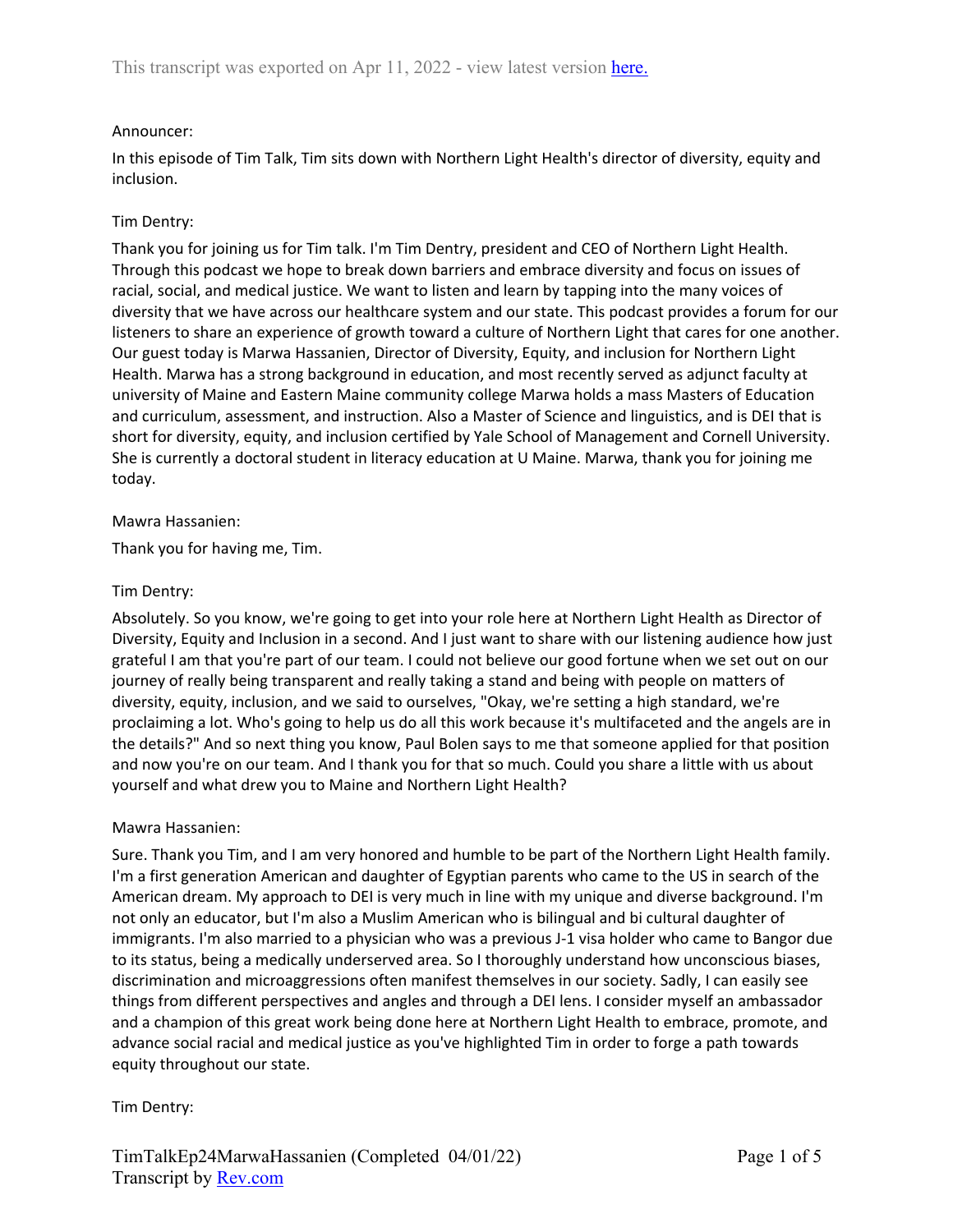Thank you Marwa I can absolutely just add to that, if I may take that Liberty to do so, is again for our listeners, you've done that with such a caring style, and that's what I think you so much that's such a great fit. So could you share with our listeners more about your role here as Director of Diversity, Equity, and Inclusion and what you would like to accomplish? What's your vision?

### Mawra Hassanien:

Absolutely. Oftentimes there is discomfort when engaging in meaningful dialogue, but we must get comfortable with being uncomfortable to address underlying systemic issues, relating to bias, inequity, and racism. I truly enjoy hosting our foundational DEI educational and discussion series and being on the DEI council alongside you and our colleagues and ensuring patient and staff satisfaction action. I want us to broaden our horizons, challenge our assumptions, and foster learning together as an organization, everyone here should feel respected, valued, included, and empowered.

### Tim Dentry:

Very good. You know, what really struck a chord with me with what you just said was be comfortable being uncomfortable. And I can remember were several occasions when I would be asked to speak on behalf of Northern Light Health and what is our position on diversity, equity, and inclusion, and medical justice, et cetera, by our physician leaders and others, and a as well as when we first formed DEI council that you were a part of from all across Northern Light Health. And I remember stating, and I still feel strongly about that to this day, that I want to be uncomfortable for a long time. And by that I mean that I don't want to feel in such a comfort zone that, "Oh, we've got this."

### Tim Dentry:

Or heaven forbid we don't have any issues to deal with, or we don't have people to listen to or understand how people have felt when they've been on the receiving end of microaggressions, et cetera. I always want to feel just a little bit uncomfortable of, "Are we continuing to do the right thing?" And that includes listening to all voices as you and I have been talking about everyone, we have 12,500 colleagues and their families, so 45,000 or so is in what I consider to be the Northern Light family. And we wouldn't permit any acts of doing anything other than treating absolutely every family member as part of the family.

Mawra Hassanien:

Absolutely.

Tim Dentry:

And so that's what this entire movement, I'll call it a movement, is all about.

### Mawra Hassanien:

Yes. And I love how you remind us to be uncomfortable and we never want to be it to the point of just being comfortable.

### Tim Dentry:

Yes, yes. So in addition to all of the excellent work you're doing with education and awareness, and I really appreciate that, and I know that a lot of our staff have participated in that. We also have an exciting provider anti-discrimination policy. Let me pause on that for our listeners and give a bit of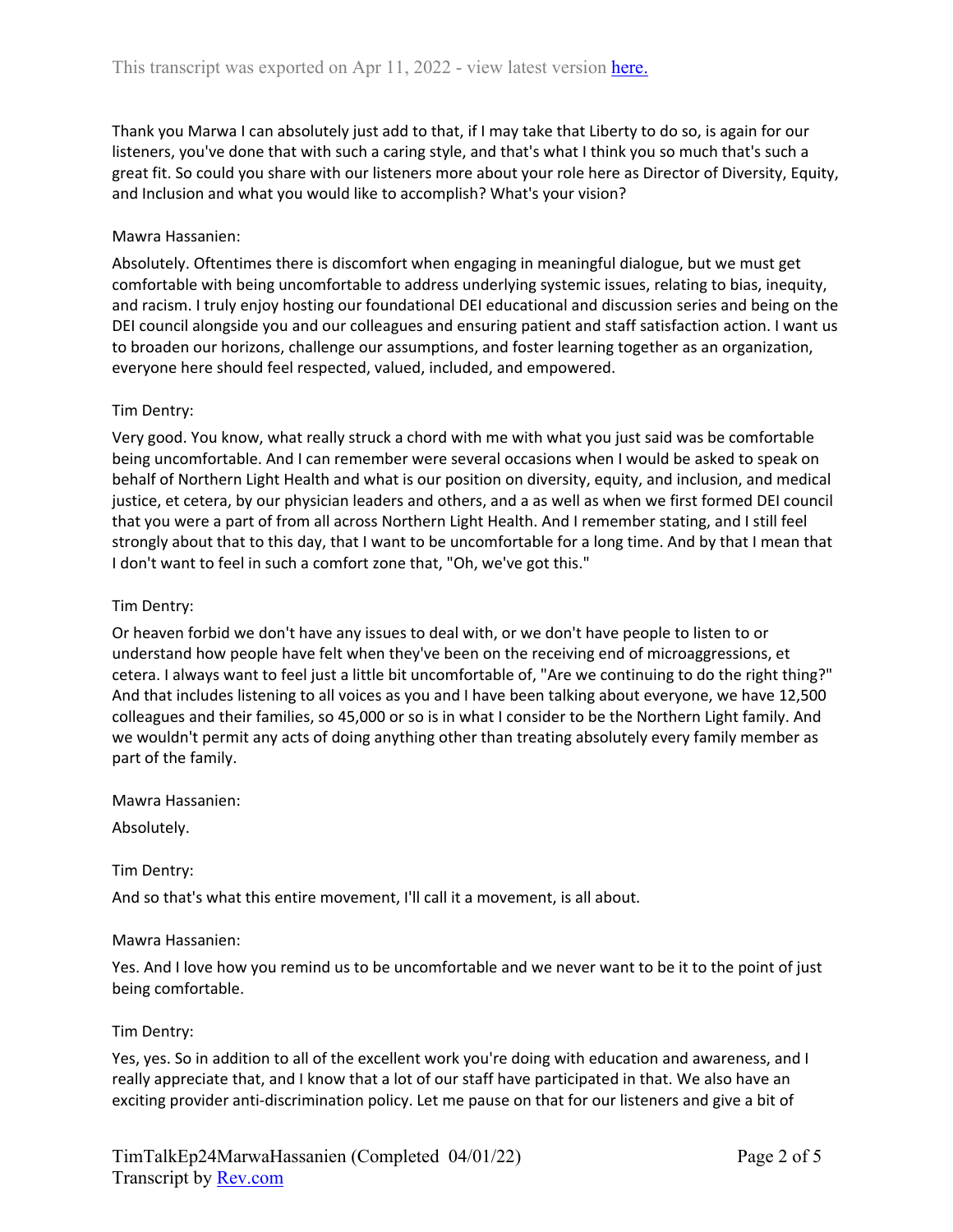background. So when we started this, this whole journey for diversity, equity, and inclusion, I started with multiple forums of listening sessions, and it would be people that joined our team within the last however many years or different geographic areas, different backgrounds, all sorts of diversity of people that I listened to. And that was one of the examples that I heard loud and clear from our staff was that a lot of times they were treated with less than respect by the patients and families they're caring for and to the point where they would expect to have a different caregiver just because of their heritage, religious background, ethnic background, color, et cetera.

# Tim Dentry:

And I remember talking to the leader of Mass General Hospital, we have a clinical affiliation with, and I said, "What do you all do about that?" I didn't expect that there would be much that they would say. They have a very pronounced, profound policy of, we don't accept that. And we're going to show our staff that we have their back. And so that's why we did this. So I probably gave away a little bit of what you're going to describe, but I thought that was one of the real good things that we started off with right off the bat. So why don't you share with our listeners how it was take it, pick up the story sure. From where I just left off and what you're doing to raise awareness about it.

### Mawra Hassanien:

Sure. You know, and you're absolutely right, Tim. It was clear that we really needed a core belief embedded system-wide and a system-wide policy and this great work was done to create the policy. It was reviewed by our legal team. And then Dr. Marwaha, our Chief Quality Officer, and I work together to continue to make improvements to it before it was finally approved by our DEI council. We've had system-wide training for all our leaders who were rolling it out to their staff members. We explained the rights patients have and do not have, which includes disrespecting the rights of other patients, families, and staff. We do not accept requests for substitution of care from providers or workforce members, as you described, based on social identity, characteristics of race and national origin, gender identity, disability, age, or sexual orientation. We understand that discriminatory statements often come from a place of fear and lived experiences, but it does not make them acceptable. Of course, we have a zero tolerance policy that we are committed to as an organization and we make it clear that discrimination and prejudice have no place here. Policy such as this one are truly an important part of our culture of caring and caring for one another.

# Tim Dentry:

Great, thank you. And you know, it's also an example of actions that we are taking again, I'm reflecting back so much on the early days of this journey. When people said, "Tim put out a statement of what we're for and that kind of thing, equal treatment of all people, et cetera." And then one follow up from one of our colleagues was, "So what are you going to do about it?" So I think it's one thing to put out statements, but it's another thing to do things put them into action. So I'm glad that you highlighted that example. So Marwa you joined us after we start at the beginning of the Tim Talk podcast, but you've absolutely added your talents and expertise. And I can always count on you helping us with the quality of these Tim Talks, because it's very important to all of us. I would like our listeners know that you were on the editorial team for Tim Talk, therefore obviously, and you help us generate the content, find guests and the like, I think we have something interesting, I hope the listeners believe so over the next two weeks, do you want to share a bit about that?

### Mawra Hassanien: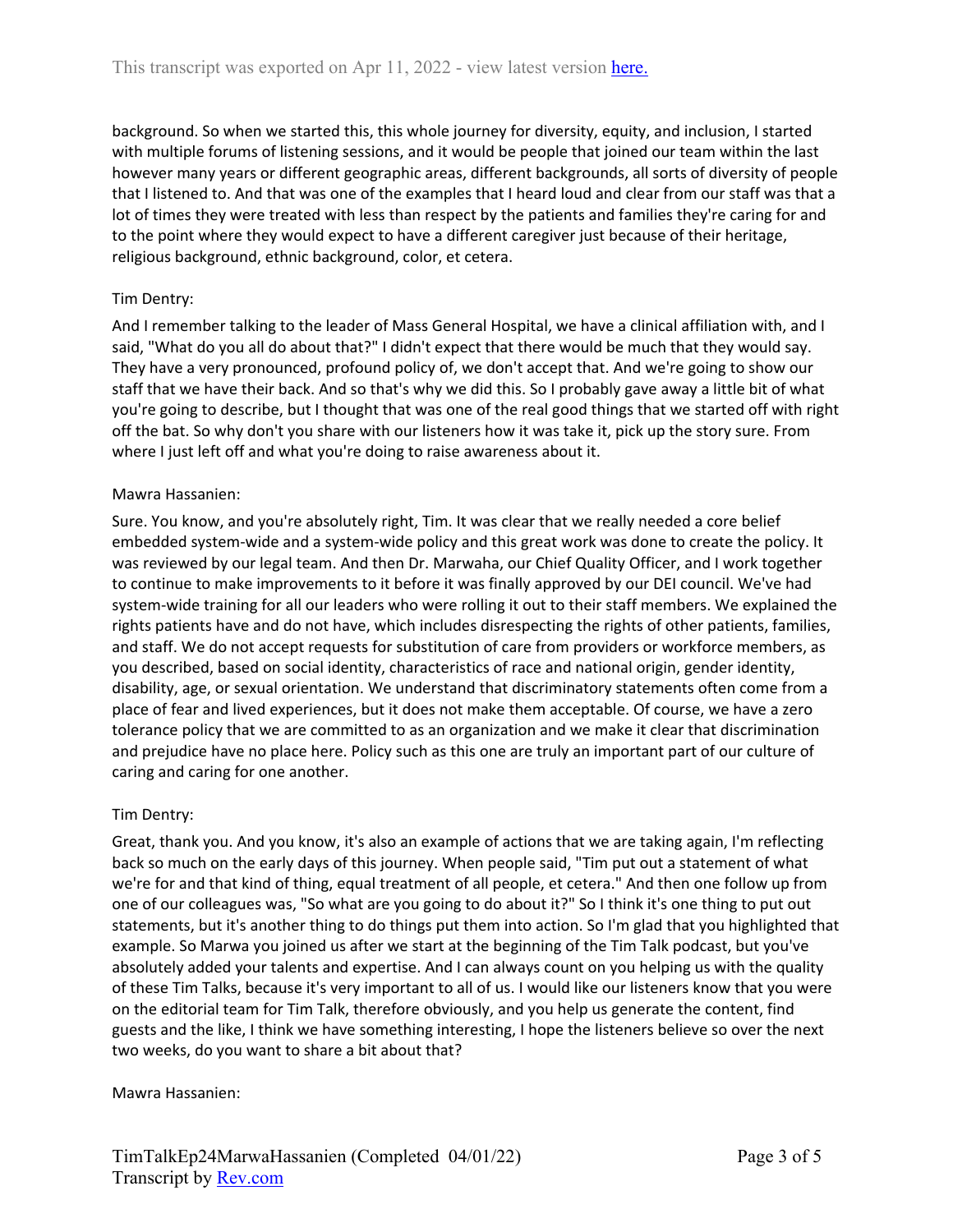Absolutely. You know, and I have to say it has been so much fun working with this wonderful team and I'm extremely grateful to be part of this great project. Today's episode will mark the 24th episode produced to date. We have covered issues such as microaggressions, medical justice based on race, ethnicity, and LGBTQ+ plus status. We explored the history of systemic racism in medicine, and we tackle the stigma of domestic violence. There's so much more, and here is just a sample

### Speaker 4:

Domestic violence doesn't discriminate in terms of socioeconomic class. I think for me, people who didn't know that I had been in a domestic violence situation would say, "Gee, I never knew that you were in that situation."

### Speaker 5:

Smudging is a part of healthcare. Having elders involved is a part of healthcare, incorporating language. I consult to the Wabanaki Health and Wellness MAT program and one of the most popular groups for their MAT patients is beating group because everyone wants to beat. And it's amazing what people talk about while they're doing things with their hands.

### Speaker 6:

Today, we're going to talk really about medical justice. And when you're talking about justice, you're really referring to the element of fairness when a physician or a provider, any provider, is making a medical decision, and these involve the fair distribution of scarce resources, new treatments, fairness in the decisions that you make for surgeries or procedures. And also at the same time, you have to uphold the applicable laws and legislations that you work within. So when you look at healthcare, Black patients are usually more likely to experience more complications than white patients.

# Mawra Hassanien:

For the final two episodes of Tim Talk, we are putting together a highlight reel of some of the best and most memorable moments from our first year for regular listeners. It's an opportunity to catch up on some of the most critical points. And perhaps hear some things that you might have missed the first time and for our new listeners, it's a great way to get a summary of the year's discussions. Although we really encourage you to go back and listen to all the full episodes, which can be found at NorthernLightHealth.org/podcast.

### Tim Dentry:

Thank you so much Marwa, is there anything else you would like to share at this point?

### Mawra Hassanien:

I would just like to thank you for being at the helm of this wonderful work. You know, even prior to me joining Northern Light Health team and family, I've heard so many wonderful things about your work and your commitment to DEI. And I really want to say thank you for all of this amazing work that you're doing.

# Tim Dentry:

My pleasure and thank you for being part of the team. So Marwa, thanks for sharing so much about the work you and the DEI council are doing. And thank you, our podcast listeners as well. As always until